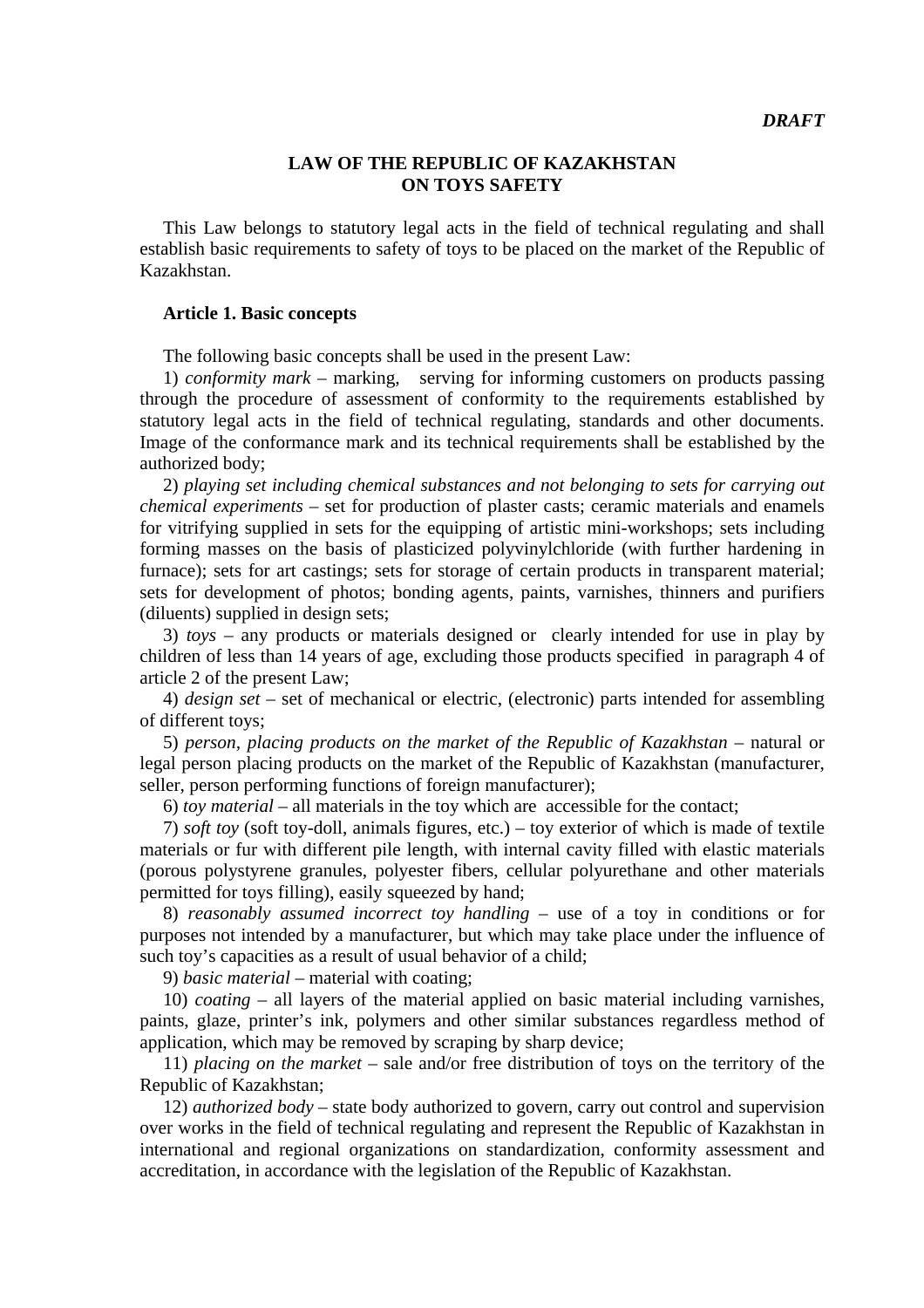13) *functional toy* – a toy which is a diminished model of products or devices used by adults, imitating the same designation and execution of the same functions;

 14) *chemical toy* – sets for chemical experiments, sets for work with plastics, miniworkshops of young chemist, painter, photographer and similar playing sets;

 15) *electric toy* – a toy having, at least one function which depends on electricity (nonelectric parts are considered as toy parts);

# **Article 2. Scope of present Law and objects of technical regulating**

 1. Requirements of present Law apply to toys of domestic and foreign manufacture placed on the market of the Republic of Kazakhstan.

 Minimum required (essential) criteria of toys safety established by present Law, are determined not only in respect of use of products as intended to be used, but also any foreseeable ways of use are assumed bearing in mind the normal behavior of children who are not as careful as adult consumers.

 The present Law does not apply to toys being products of entertainment industry for adults.

 2. Present Law does not include requirements of general character and constituting contents of general statutory legal acts in the field of technical regulating. Requirements in relation of process of toys manufacture, storage, transportation, selling and utilization not stipulated by present Law, are regulated by general and other special statutory legal acts in the field of technical regulating. If the other general statutory legal acts in the field of technical regulating shall be applied to toys, such toys should comply with their requirements.

 3. Confirmation of toys compliance with the requirements of present Law is carried out in the form of a mandatory certification.

 4. The following products shall not be considered as toys within the framework of the present Law:

 1) festive toys including Christmas-tree decorations (artificial Christmas-trees, their accessories, electric garlands);

2) vehicles with internal combustion engines;

3) equipment and munitions intended for use in playgrounds;

4) "professional" toys installed in public places (supermarkets, stations, etc.);

5) sports equipment;

6) toy steam engines;

7) sports and road bicycles;

8) precise scale models for adult collectors;

9) deep-water munitions;

10) folklore and decorative dolls and other similar products for adult collectors;

 11) puzzles with number of components over 500 pieces or puzzles without pictures intended for specialists;

12) pneumatic weapons;

13) slingshots, slings and catapults;

14) arrows for throwing to targets, with metal heads;

15) precise copies of fire-arms;

16) infant dummies and pacifiers;

17) bijouterie for children;

 18) fireworks including impact caps with the exception of impact caps designed specially for application in toys;

 19) electric stoves and other products imitating household articles, functioning under nominal voltage over 24 volt;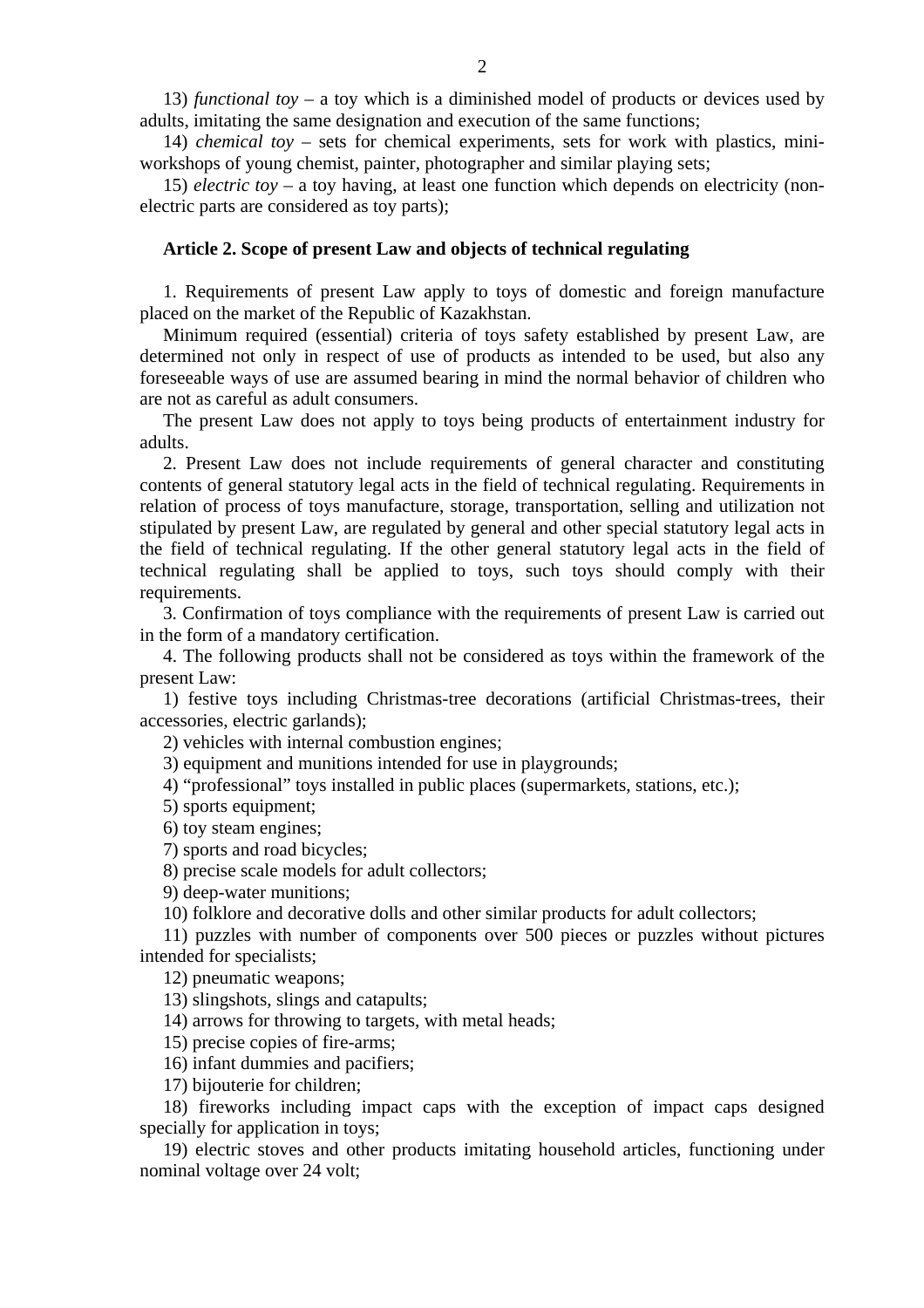20) products containing heating elements and intended for application in training process under adults supervision;

 21) video games connected to video display operating under nominal voltage over 24 volt.

# **Article 3. General provisions for placing products on the market of the Republic of Kazakhstan**

 1. Toys may be placed on the market only if they have no threat to safety and/or health of consumers or third parties during their use as intended to be used or in a foreseeable way bearing in mind the normal behavior of children.

 The person placing toys on the market of the Republic of Kazakhstan, shall be obliged to take all necessary measures for confirmation of compliance (in the form of a mandatory certification) with the requirements of present Law so that upon proper use as intended toys will not create danger to the health and safety of children, surrounding persons, domestic animals and property.

 2. If toys have been placed on the market bearing in mind foreseeable and normal use period, such toy shall satisfy safety and health requirements determined in present Law.

 3. Manufacturer or his authorized representative shall put the conformity mark on the toy (package) prior to toys introduction into circulation in the market. Availability of the conformity mark will certify that the toys comply with the requirements of present Law and other statutory legal acts in the field of technical regulating.

 4. Conformity mark shall be put on the toy or, if it is impossible, on its packaging and/or accompanying documentation in the way to provide its visibility, legibility and indelibility. For toys composed of several parts, the mark of conformity shall be put on those parts, which may be used separately, or on main parts of a toy. Marking with the mark of conformity of a small toy or a toy consisting of small parts, is carried out on the packaging, label or leaflet.

 5. Markings which may mislead the public by their form or content in respect of the conformity mark, shall be prohibited. Any other markings may be put on the product in the way to avoid disturbance of legibility and visibility of the conformity mark.

 6. Products which compliance with the requirements of present Law has not been confirmed, may not be marked with the conformity mark.

 7. Certificates of conformity of foreign states, their products testing reports and conformity marks shall be recognized in accordance with international agreements. Procedure for recognition of foreign certificates of conformity, testing reports and conformity marks shall be determined by the authorized body.

 8. At public demonstrations (at fairs, exhibitions, etc.), officials of authorized body and other state bodies shall not impede demonstration of toys which do not comply with the provisions of present Law, if there is information clearly indicating that such toys do not meet the provisions of present Law and are not intended for selling till their conformity is confirmed by the established procedure. Appropriate safety measures shall be taken during demonstrations to ensure protection of participants.

 9. Government of the Republic of Kazakhstan and state executive bodies shall not prohibit, restrict or impede supply of toys that meet the requirements of the present Law.

 10. Any decision, made in execution of the present Law, which restricts or prohibits supply or requires withdrawal of toys from the market, shall be based on clear reasons determined such decision-making according to the requirements of the Law of the Republic of Kazakhstan "On Technical Regulating". Such decision is brought to notice to interested parties.

 11. Toys passed through the mandatory certification and marked with the conformity mark shall be considered as complying with the requirements of the present Law.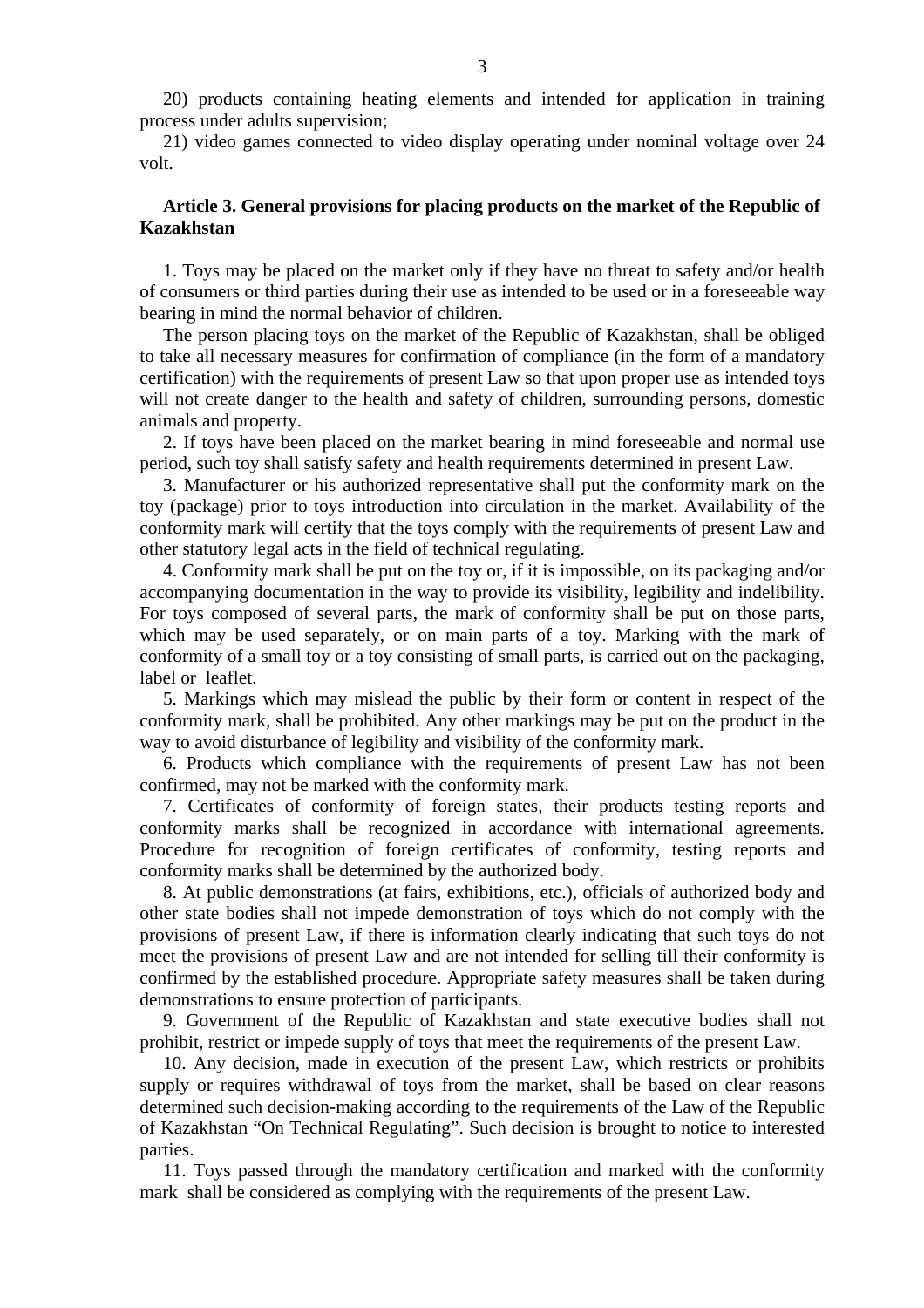## **Article 4. Essential requirements to the products**

 1. Toys may be placed on the market of the Republic of Kazakhstan only if upon their use as intended to be used bearing in mind the normal behavior of children, they provide safety and do not threaten to health of consumers or the third party.

 2. Toys placed on the market of the Republic of Kazakhstan shall meet safety and health requirements stipulated by present Law, during application period determined by a manufacturer. Toy's life period is established by manufacturer upon necessity.

 3. Toys, when they are used as intended to be used, must satisfy safety requirements determined in article 5 of present Law.

# **Article 5. Basic safety requirements made on toys**

 1. In accordance with the requirements of article 4 of present Law, toys users shall be protected against risk of health damaging or injuring upon use of toys as intended to be used or in a foreseeable way bearing in mind the normal behavior of children. Such risks are:

1) risks connected with design, construction or composition of toys;

 2) risks connected with use of toys, which can not be fully eliminated by the construction modification without changing of its functions and basic characteristics and properties.

 2. Degree of risk listed in subparagraph 1) of paragraph 1 of present article existing upon toys use, should be commensurate with child's capabilities. This concerns, in particular, toys that, due to their functions, sizes and characteristics, are intended for use by children under 36 months. It is necessary to indicate minimum age of toys users and/or the necessity to use toys only under adults supervision, in order to avoid risks listed in subparagraph 2) of paragraph 1 of present article.

 3. Labels attached to toys and/or their packaging, as well as labels accompanying leaflets shall contain exhaustive indications for consumers or for tutors concerning the risk connected with toys use and possibility of its prevention.

4. Specific types of risks:

1) physical and mechanical properties of toys:

 toys and their parts as well as in case of immobile toys, their support, should have required mechanical force, and, if necessary, strength to resist blows to which they may be exposed in play and should not be broken or distorted upon occasions bringing to bodily injury;

 accessible edges, lugs, cords, wires and devices for connecting toys parts should be developed and designed in the way to minimize risks of bodily injury in the result of contact with them;

 toys shall be developed and designed in the way to minimize the risk of bodily injury which may arise in the result of toys parts movement;

 toys and their components as well as other removable toys parts intended only for toys used by children under 36 months, shall be of size preventing their swallowing;

 toys and their parts as well as their packaging for retail sale shall not contain the risk of suffocation;

 toys intended for use in shallow water, which can hold the child on the water surface, shall be developed and designed in the way, to minimize as much as possible the risk of loss of toy's capacity to be held on the water surface and loss of capacity to hold the child on water surface, bearing in mind recommended use of a toy;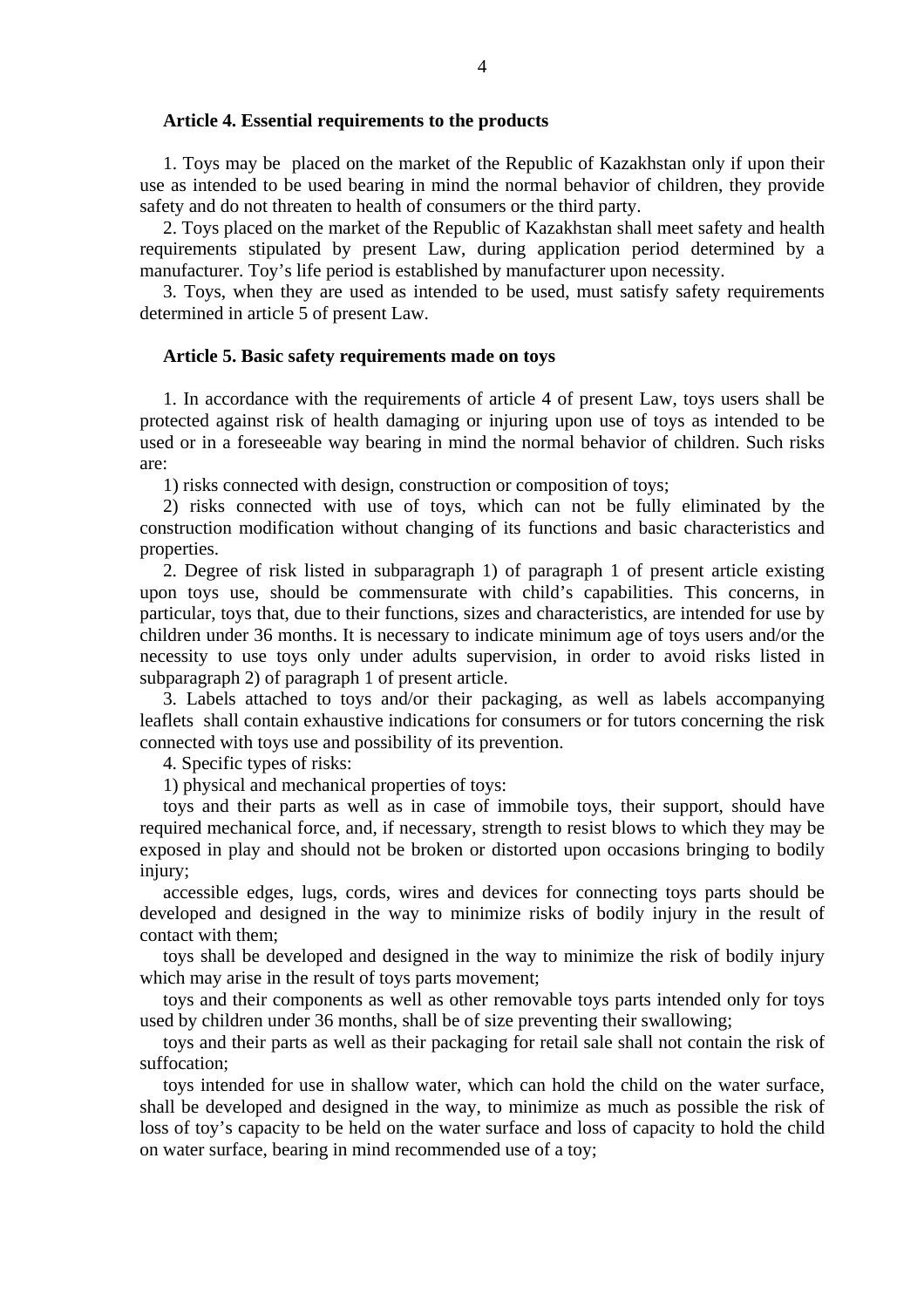toys in which it is possible to get into, and which thereby constitute closed space for those, who entered it, shall have the way of exit to allow incomer to open the toy from inside;

 toys giving the users a possibility to move shall have brake system suitable to such type of a toy and corresponding to kinetic energy developed by this toy. Such system shall be easy for use, without risk of catapulting or bodily injury of a user or third parties;

 form and composition of a shell as well as kinetic energy which may be developed during shooting from toy designed for such purposes, bearing in mind a toy's character, shall not expose the user or third party to risk of bodily injury;

toys that contain heating elements shall be designed in such a way to guarantee that:

maximum temperature of accessible surfaces does not cause burns upon its touching;

 liquids and gases contained inside toys do not reach a temperature or pressure which upon leakage, if only not for reason necessary for toy's functioning, may be the cause of burns, scald or other bodily injury.

2) inflammability and explosion hazard:

 toys shall not contain dangerous inflammable element and shall be manufactured of materials which:

 1) do not burn under influence of flame, sparkle or other potential source of inflammation;

 2) hardly inflame (flame extinguishes as soon as the cause of inflammation is eliminated);

3) inflame, but burn slowly and flame spreads with minor speed;

4) retard burning process due to previous special treatment;

combustible materials shall exclude risk of fire spread to other materials used in toy;

 toys that contain substances or preparations (materials and equipment for chemical experiments, model assembly, manufacture of plastic or ceramic moldings, equipment for enameling, photography or similar occupations) necessary for their functioning shall not contain substances or preparations which may become inflammable in the result of leakage of volatile non-inflammable components;

 toys shall not be explosive or contain elements or substances becoming explosive upon use of a toy as intended to be used. This provision does not apply to blow caps indicated in subparagraph 18) of paragraph 4 of article 2 of present Law;

 toys (in particular, chemical games and toys) shall not contain substances or preparations which:

 - may form explosive mixtures in the result of reaction or upon heating as well as upon mixture with oxidizing agents;

 - contain volatile components inflaming in the air and able to form mixtures of vapor with air inflaming or explosive.

3) chemical properties:

 toys shall be designed and manufactured in such a way to exclude risk of health damage upon their application in the result of chemical substances penetration to stomach, respiratory tract, skin, mucous membrane or eyes. At that all sanitary requirements on application of such substances prohibiting or restricting their use shall be observed as well as requirements to labeling of some hazardous substances and preparations;

 in the purpose of children health protection, rates of hazardous substances accumulation in the child's organism arising upon contact with toys and having toxicological importance shall not exceed the following levels (microgram/per day):

 $0,2 - antimony;$  $0,1$  – arsenic; 25,0 – barium; 0,6 – cadmium; 0,3 – chromium;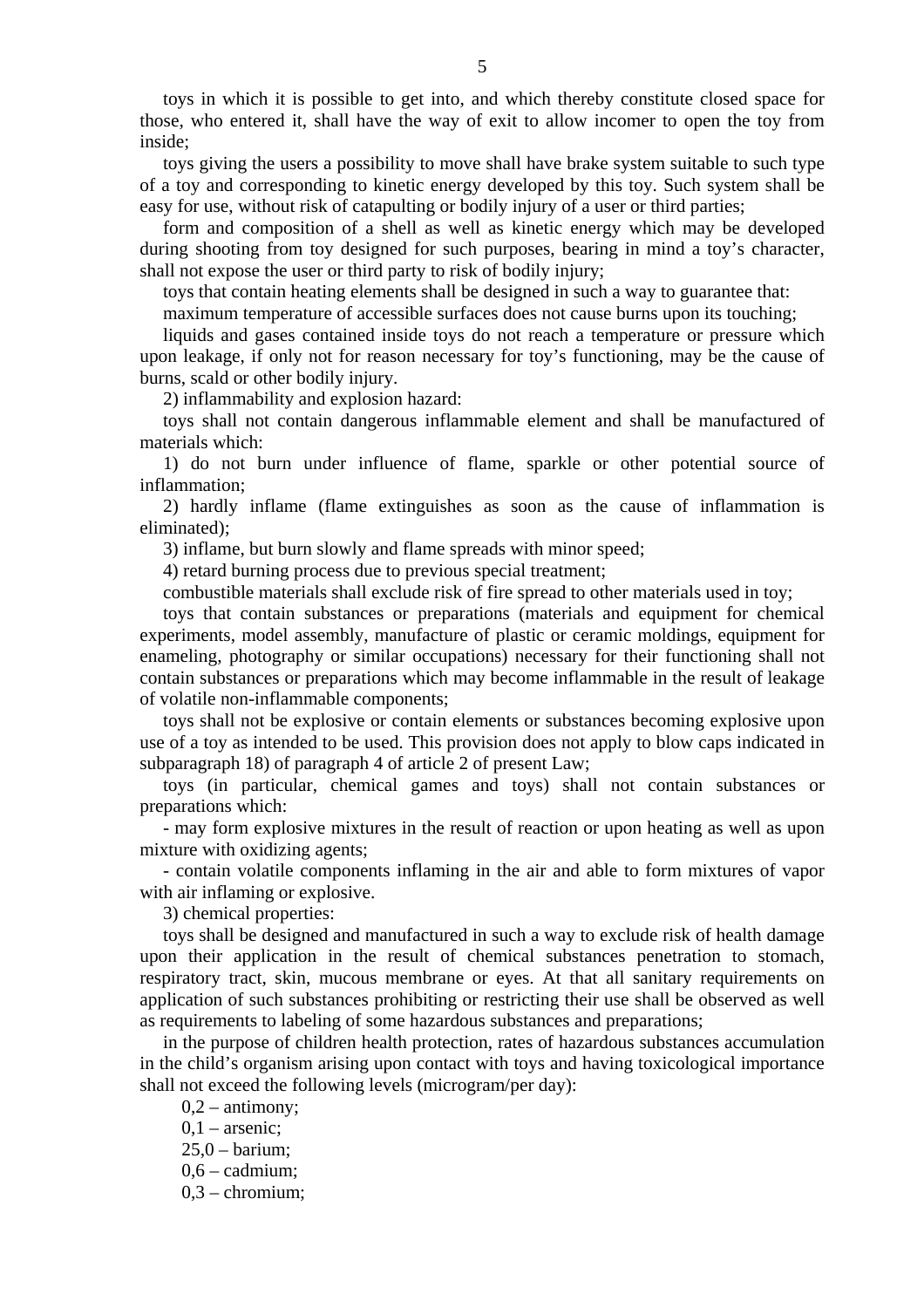$0.7 -$  lead;

 $0.5$  – mercury;

5,0 – selenium;

 or other substances determined on the basis of scientific researches, values for these or other substances in accordance with the legislation of the Republic of Kazakhstan;

4) electrical properties:

 nominal voltage of power sources for infantile toys shall not exceed 24 volt. Voltage at some parts of toy shall also not exceed 24 volt;

 toy parts contacting or able to contact with electricity source, able to cause an electric shock as well as cables, wires or conductors that conduct electricity to toy parts shall be thoroughly insulated and mechanically protected to avoid risk of an electric shock;

 electric toys shall be designed and manufactured in such way to guarantee protection from burns when contacting with all maximum heating parts.

5) hygienic requirements;

 toys shall be designed, manufactured and stored in such way to meet sanitary-hygienic requirements in order to avoid risk of infection, disease or infection spreading. Clean and uninfected raw materials and materials not containing substances neither in pure form nor in the form of compounds and mixtures prohibited to application, shall be used for toys manufacture.

6) radioactivity;

 toys shall not contain radioactive elements or substances in the form or in the proportion which may be harmful for child's health.

# **Article 6. Requirements to consumer information**

1. Consumer information shall be comprehensive, complete and reliable.

2. Toys consumer information shall contain following data:

1) name of a product;

 2) name of a manufacturer, organization or person placing products on the market of the Republic of Kazakhstan and its legal address;

3) standard applied in toys manufacture;

4) basic (or functional) assignment of products or its application field;

5) basic consumer properties or characteristics;

6) information on the conformity mark;

7) age designation;

 8) indications on precautions to be taken during toys use or instruction leaflet (for certain categories of especially dangerous or intended for children of early age (under one year) or crechery age children (from one year to three years).

 3. With the purpose to take precautionary measures, toys shall be accompanied with clear and exhaustive warnings and indications on observation of precautionary measures:

 1) toys not intended for children under three years shall have special warning, shall be supplied, for instance, with an inscription "Not intended for children under 3 years of age" or "Not intended for children under 36 months", supplemented with brief indication on a risk explaining the necessity of such measure (it might be a fragment of an instruction leaflet).

 Said provision does not apply to toys not intended for children under 3 years of age, according to their functions, sizes, characteristics, properties and other essential elements;

 2) sports equipment for children (sledges, hanging swings, rings, trapezes, ropes and similar devices fixed on the frame for gymnastic apparatus hanger) shall be supplied with an instruction leaflet where it is necessary to draw attention to the necessity of check-up and periodic care of the most important parts of apparatus (hangers, fastenings to the floor,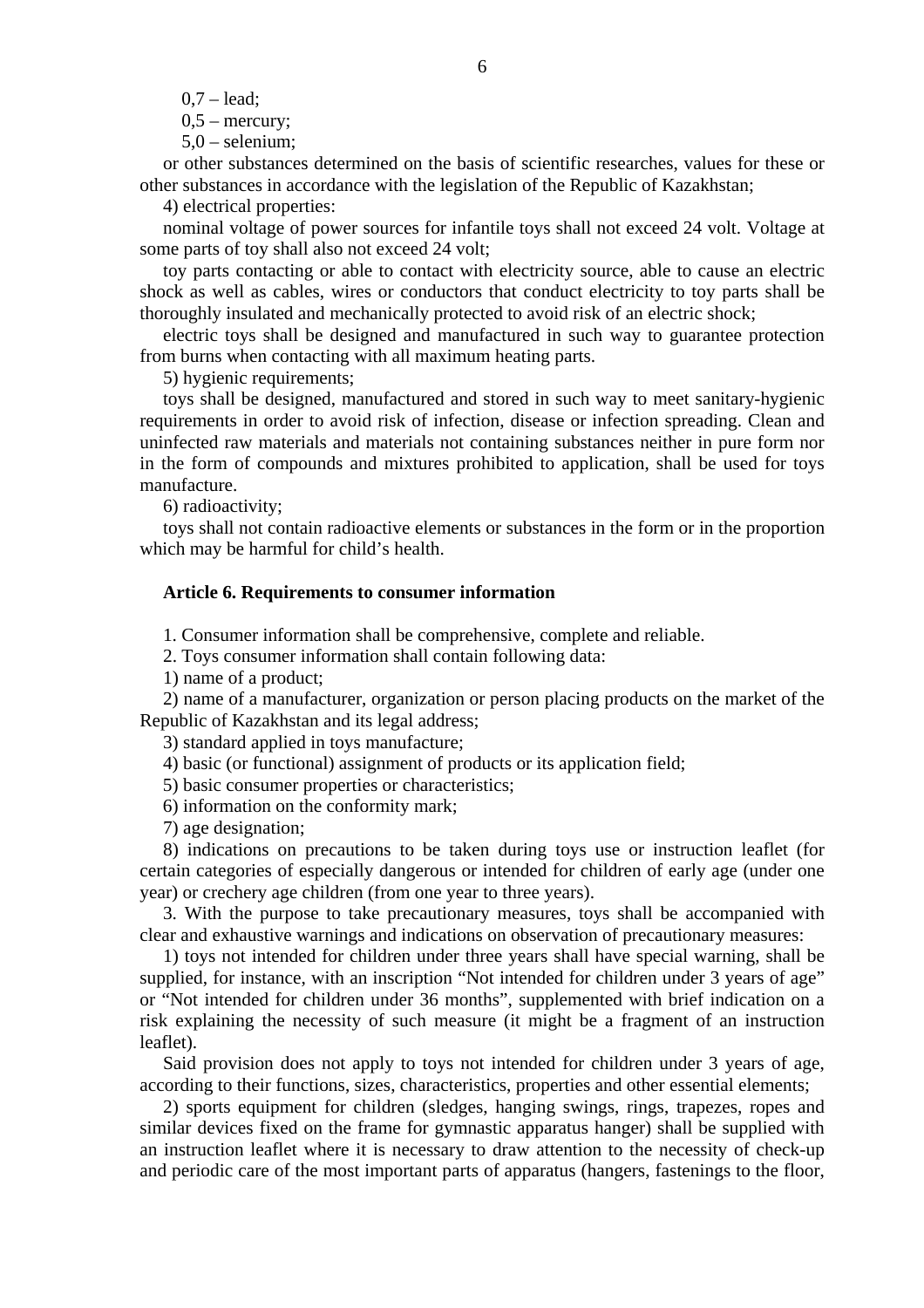leashes, fasteners) and specify that in the absence of proper supervisor, a child risks to injure in the result of sport complex fall or turnover.

 It is necessary to include an equipment assembly instruction into technical specification, with indication of elements which may represent danger upon incorrect assembly of sports equipment;

 3) the following inscription shall be put on functional toys or their packaging: "Attention! Use only under adults supervision!" It is necessary to attach to toys an instruction leaflet containing handling indications with precautions measures, having informed that if the indicated measures are not observed, the toys users run the risk similar to the risk of use of a device or product diminished model or imitation of which is the toy, as well as indicate that the toy shall be stored in places beyond the reach of children of early age.

 4) chemical toys shall have an instruction leaflet where hazardous substances and preparations contained in the toy, indications concerning danger of their use and clearly indicated necessity of precautions to be taken during use to avoid risk, shall be listed in accordance with the type of a toy. It is necessary to specify also what kind of first aid should be rendered in case of severe injuries when using this type of a toy, as well as to indicate that such toys shall be stored in places beyond the reach of children of early age.

 In addition to the above mentioned indications, chemical toys shall have the following inscription on their packaging "Attention! Only for children elder than…. years! Use only under adults supervision!" The age shall be specified by a manufacturer;

 5) roller skates for children in the case of their sale as infant toys shall be supplied with the inscription "Attention! It is necessary to use with protective equipping!".

 It is necessary to specify in an instruction leaflet that a toy should be used with caution as this requires certain skills for avoiding accidents in the result of fall or clashes. Indications concerning protective equipping (protective helmets, gloves, knee caps, shields for elbow protection, etc) should be given as well.

 6) toys for plays on water shall be supplied with label "Attention! Use only in shallow water reservoir under adults supervision!".

 4. Consumer information (warnings and indications on precautionary measures depending on type and technical complexity of a toy) shall be presented as a text paper (passport, label, packaging insert, instruction leaflet, etc.) accompanying specific toy or shall be put as marking directly on the toy or its packaging (consumer packing). Marking shall be clear, visible, and indelible. Life period of a toy is indicated in the same place.

 5. Products conformity with the declared information is mandatory requirement for manufacturer or person placing products in the market.

 6. Consumer information shall be presented in official and Russian languages. Part of information may be shortened if abbreviation allows identifying manufacturer or person placing products in the market.

#### **Article 7. Conformity assessment**

 1. Manufacturer or his authorized representative established in the Republic of Kazakhstan should confirm that toys meet fundamental requirements of present Law, prior to placing toys on the market of the Republic of Kazakhstan.

 2. In case if neither manufacture nor its authorized representative established in the Republic of Kazakhstan have not fulfilled above mentioned requirements, such a commitment is imposed on any person placing toys on the market of the Republic of Kazakhstan.

 3. Toys conformity assessment is carried out by a legal person accredited for performance of conformity assessment in accordance with the procedure established by the Government of the Republic of Kazakhstan.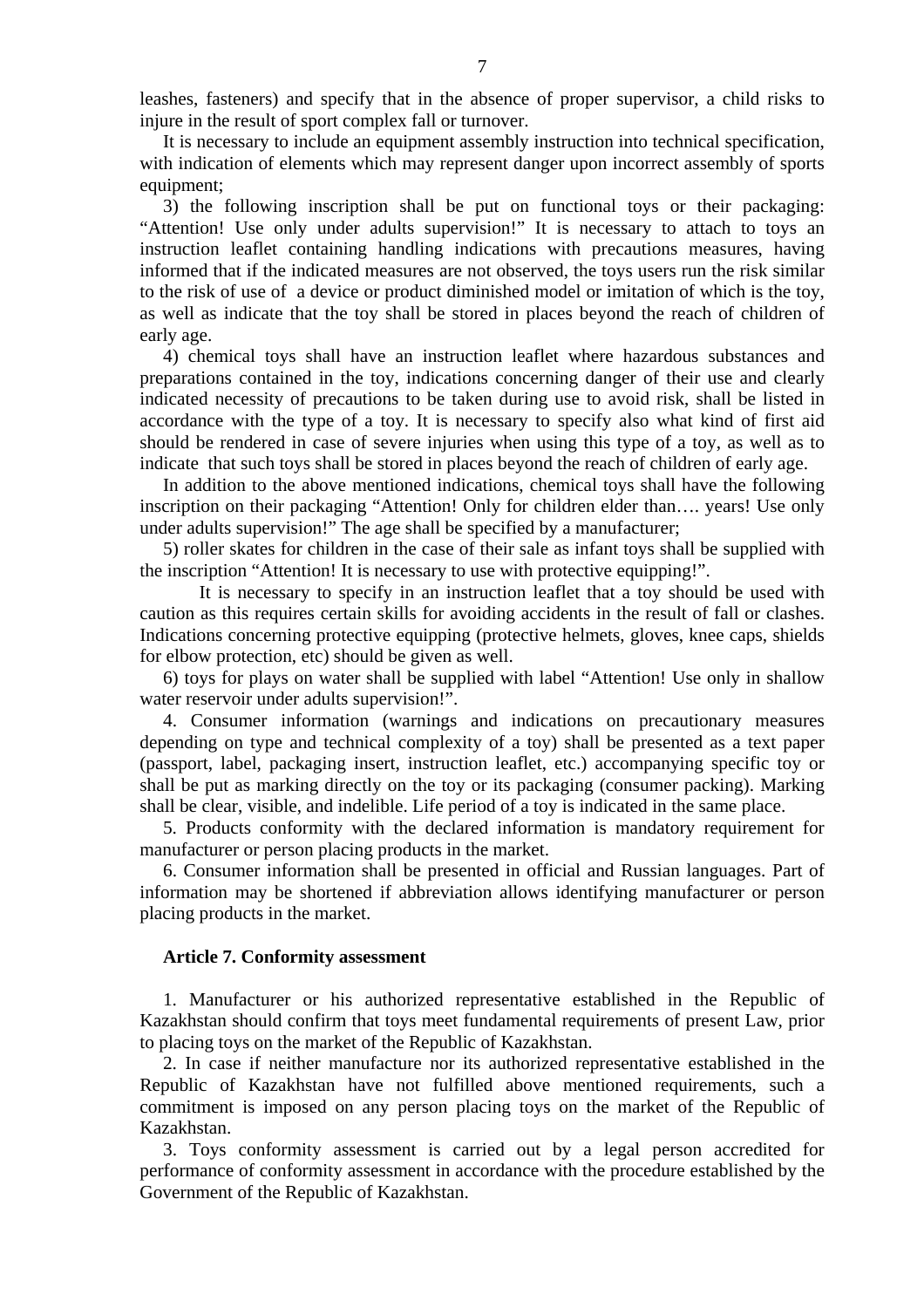4. Toys conformity with the requirements of present Law is documentary confirmed with certificate of conformity issued to the applicant by the conformity assessment body.

 5. Validity of a conformity certificate is determined depending on certification scheme but no more than three years.

 6. If toys shall be subject to other statutory legal acts in the field of technical regulating which contain mandatory requirements not specified in present Law, their confirmation procedures shall be additionally carried out in accordance with provisions of those statutory legal acts.

#### **Article 8. Identification of products**

 1. Toys, subject to conformity assessment, shall be identified. Identification is carried out by determination of basic structural characteristics, materials of which toys and their parts have been made as well as of completeness peculiarities.

 2. Age designation of a toy, its conformity with marking shall be determined upon identification, and availability of required warning inscriptions, packaging type and material are noted.

 3. Information allowing to identify a specific toy, shall be indicated in technical documentation, instruction leaflet and certificate of conformity.

4. Identification of toys is carried out by conformity assessment bodies .

#### **Article 9. Responsibility for execution of present Law**

1. Responsibility for execution of present Law is imposed on authorized body.

 2. Authorized body shall regularly publish in its printed publication the actual list of accredited toys conformity assessment bodies which are authorized to perform procedures specified in article 7 of present Law with indication of their identification numbers and problems that they are authorized to resolve.

## **Article 10. State control (supervision)**

 1. State control (supervision) over the observance of present Law provisions is carried out in accordance with the procedure established by current legislation of the Republic of Kazakhstan.

 2. If it is found out that toys marked with conformity mark and used as intended to use, may be dangerous for children, surrounding persons, domestic animals, property or environment, as well as if information specified on marking or in accompanying documentation misleads the customer, then the authorized body takes all necessary measures for withdrawal of such goods from the market and prohibition of their deliveries to the market.

 Authorized body immediately informs manufacturer or person placing products in the market of the Republic of Kazakhstan, on revealing of products non-conformity to the requirements of present Law.

 3. In case of non-fulfillment of instructions and decisions of authorized body, manufacturer or person placing products in the market of the Republic of Kazakhstan shall bear the responsibility in accordance with the legislation of the Republic of Kazakhstan.

# **Article 11. Responsibility for violation of present Law requirements**

Manufacturer or person placing products in the market of the Republic of Kazakhstan shall bear responsibility for violation of present Law requirements in accordance with the legislation of the Republic of Kazakhstan.